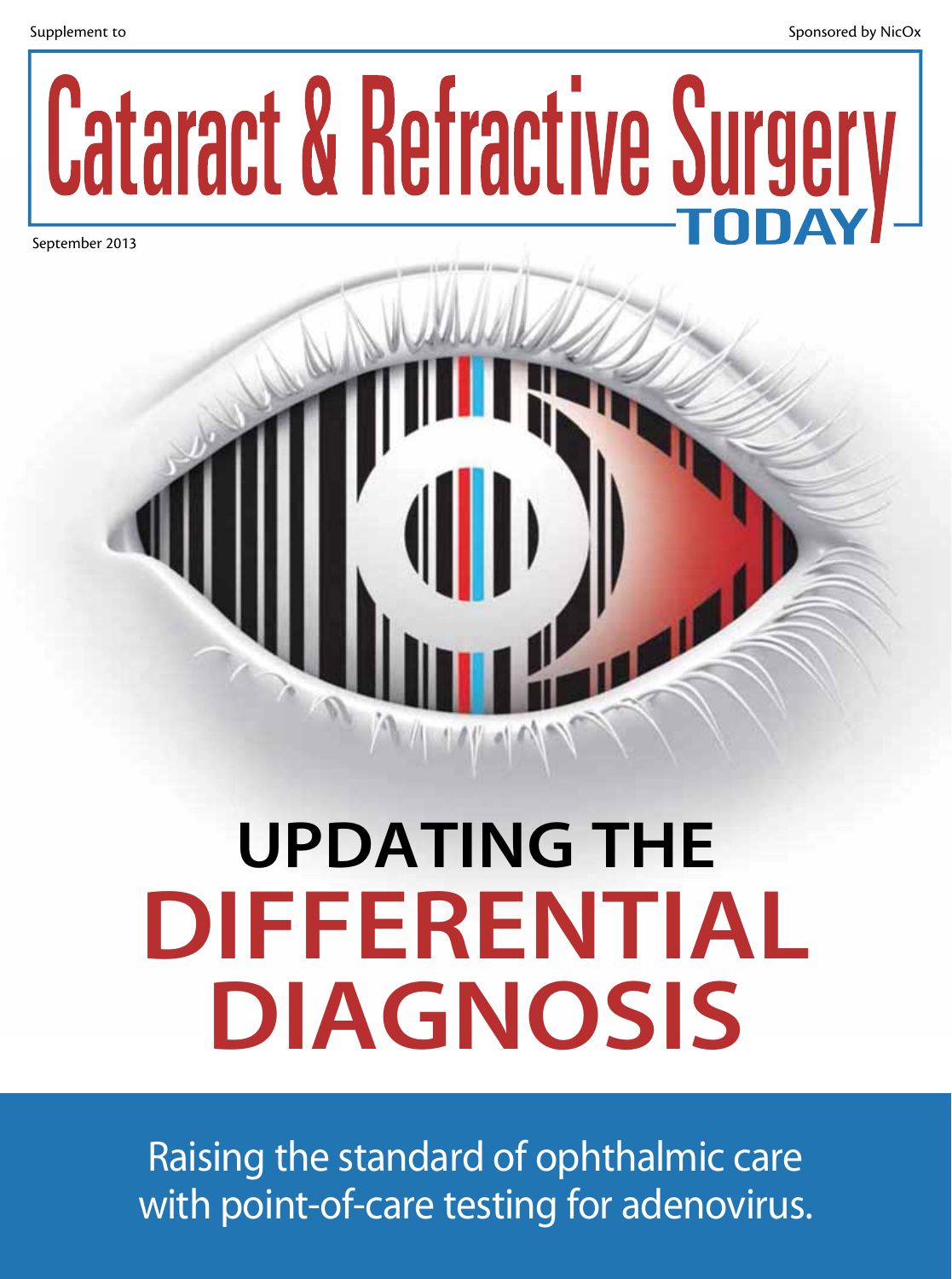# "Think Tank" Panel Discussion Inaugural NicOx Ophthalmology



Richard L. Lindstrom, MD, (Moderator) is the founder of and an attending surgeon at Minnesota Eye Consultants, PA, in Bloomington. He is a consultant to NicOx, Inc. Dr. Lindstrom may be reached at (612) 813-3600; rllindstrom@mneye.com.



Edward J. Holland, MD, is a professor of ophthalmology at the University of Cincinnati in Ohio and the director of cornea at the Cincinnati Eye Institute. He acknowledge no financial interest in the product or company mentioned herein.

Dr. Holland may be reached at (859) 331-9000, ext. 3064; eholland@holprovision.com.



Terry Kim, MD, is a professor of ophthalmology, specializing in cornea, cataract, and refractive surgery at the Duke University Eye Center in Durham, North Carolina. He acknowledged no financial interest in the product or company

mentioned herein. Dr. Kim may be reached at (919) 681- 3568; terry.kim@duke.edu.



Jodi I. Luchs, MD, is director of the Department of Refractive Surgery, North Shore/Long Island Jewish Health System, in Great Neck, New York. He acknowledged no financial interest in the product or company mentioned herein. Dr. Luchs

may be reached at (516) 785-3900; jluchs@aol.com.



Francis S. Mah, MD, is director, cornea and external disease, and also co-director, refractive surgery, at the Scripps Clinic in La Jolla, California. He acknowledged no financial interest in the product or company mentioned herein.

Dr. Mah may be reached at (858) 554-7996; mah.francis@ScrippsHealth.org.



Marguerite B. McDonald, MD, is a cornea/refractive specialist with the Ophthalmic Consultants of Long Island in New York, a clinical professor of ophthalmology at the NYU School of Medicine in New York, and an adjunct clinical professor

of ophthalmology at the Tulane University Health Sciences Center in New Orleans. She acknowledged no financial interest in the product or company mentioned herein. Dr. McDonald may be reached at (516) 593-7709; margueritemcdmd@aol.com.



Terrence P. O'Brien, MD, is a professor of ophthalmology and the Charlotte Breyer Rodgers distinguished chair in ophthalmology at the Bascom Palmer Eye Institute, University of Miami, Miller School of Medicine, in Palm Beach, Florida. He

acknowledged no financial interest in the product or company mentioned herein. Dr. O'Brien may be reached at (561) 515-1544; tobrien@med.miami.edu.



Jai G. Parekh, MD, MBA, is a managing partner at Brar-Parekh Eye Associates in Woodland Park, New Jersey. Dr. Parekh is also chief of cornea and external diseases/director of the Research Institute at St. Joseph's HealthCare System in Paterson, New

Jersey, and clinical associate professor of ophthalmology on the Cornea Service at the New York Eye & Ear Infirmary/New York Medical College in New York. He acknowledged no financial interest in the product or company mentioned herein. Dr. Parekh may be reached at (973) 785-2050; kerajai@gmail.com.



Jay S. Pepose, MD, PhD, is the director of the Pepose Vision Institute and a professor of clinical ophthalmology and visual sciences at the Washington University School of Medicine in St. Louis. He acknowledged no financial interest in

the product or company mentioned herein. Dr. Pepose may be reached at (636) 728-0111; jpepose@peposevision.com.



Rajesh K. Rajpal, MD, is the medical director of Cornea Consultants, PC, in McLean, Virginia, and a clinical associate professor at Georgetown University Medical Center in Washington, DC. He acknowledged no financial interest in the product

or company mentioned herein. Dr. Rajpal may be reached at (703) 287-4122; rrajpal@seeclearly.com.



Neda Shamie, MD, is an associate professor of ophthalmology at the Doheny Eye Institute, University of Southern California Keck School of Medicine, and the medical director at the University of Southern California Doheny Eye Center-Beverly Hills. She

acknowledged no financial interest in the product or company mentioned herein. Dr. Shamie may be reached at nshamie@doheny.org.



John D. Sheppard, MD, MMSc, serves as professor of ophthalmology, microbiology & immunology, as well as program director for ophthalmology residency training at the Eastern Virginia Medical School in Norfolk, Virginia. He is also clinical direc-

tor of the Thomas R. Lee Center for Ocular Pharmacology. He acknowledged no financial interest in the product or company mentioned herein. Dr. Sheppard may be reached at (757) 622- 2200; docshep@hotmail.com



William B. Trattler, MD, is the director of cornea at the Center for Excellence in Eye Care in Miami. He acknowledged no financial interest in the product or company mentioned herein. Dr. Trattler may be reached at (305) 598-2020;

wtrattler@earthlink.net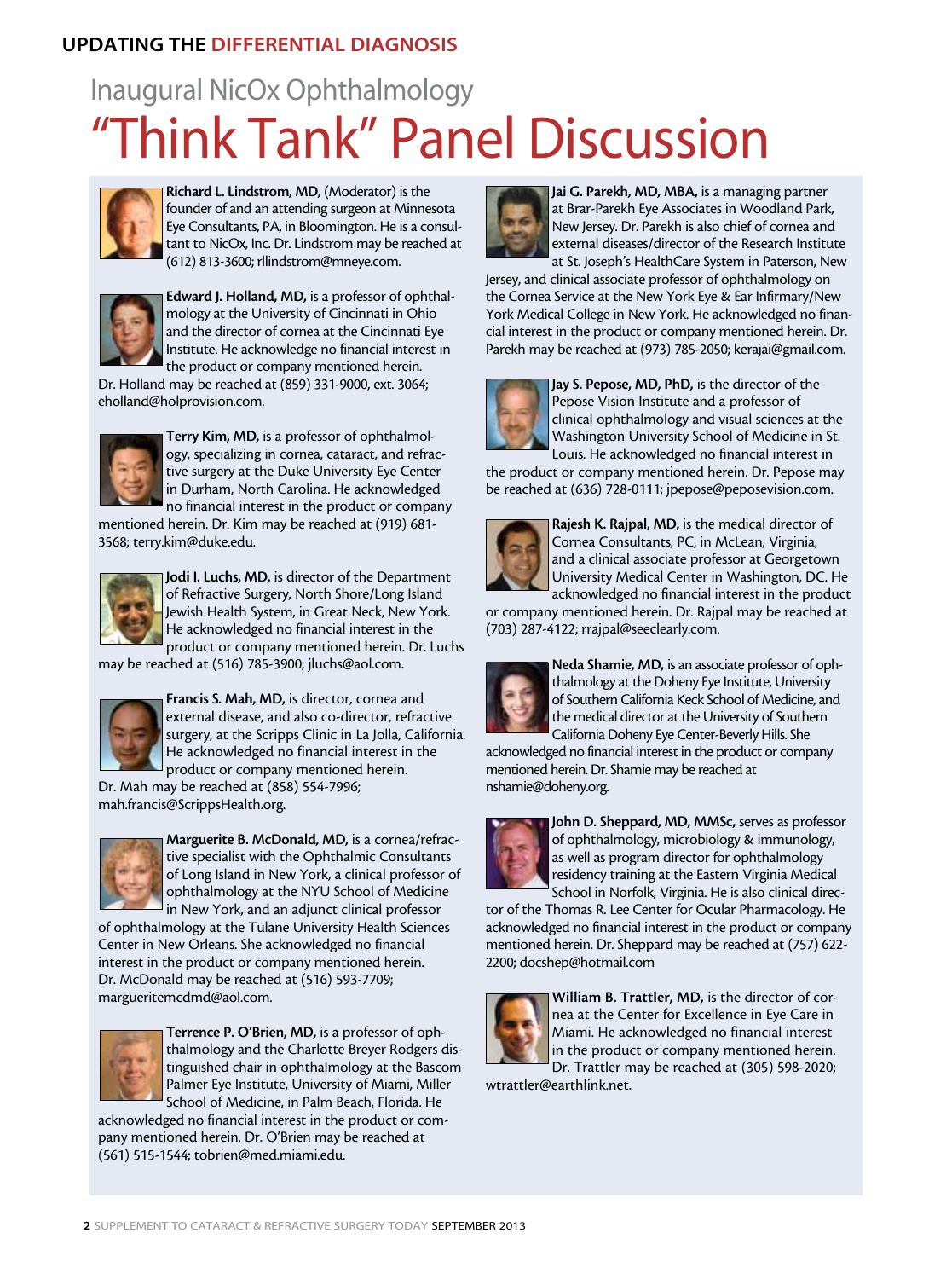# UPDATING THE DIFFERENTIAL DIAGNOSIS

*Adenovirus accounts for up to 90% of all cases of viral conjunctivitis, including approximately one out of four cases of acute conjunctivitis diagnosed by eye care practitioners.1-4 However, diagnosing adenoviral versus bacterial conjunctivitis can be challenging for eye care providers; it has been estimated that even corneal specialists correctly diagnose conjunc*tivitis less than 50% of the time.<sup>5</sup> To assist with this diagnosis, NicOx, Inc. (Dallas, TX), designed the first and only CLIA*waived, disposable point-of-care test, called* AdenoPlus *(Figure 1). The AdenoPlus diagnostic test has a high specificity and sensitivity for detecting adenovirus (and thereby also rules out bacterial and allergic conjunctivitis). Therefore, this test saves clinicians and patients the time, frustration, and cost of a misdiagnosis and inappropriate treatment.* 

*To help clinicians use the AdenoPlus test most effectively, NicOx, Inc., also developed a three-step Red Eye Protocol for conjunctivitis to use in conjunction with the point-of-care test. In this roundtable discussion, noted ophthalmologists describe their clinical experience with the AdenoPlus test and the Red Eye Protocol as well as the impact these tools have had on their practices. I am confident that you will learn valuable insights from these colleagues on diagnosing and effectively treating adenoviral conjunctivitis.* 

—Richard L. Lindstrom, MD

Dr. Lindstrom: *My first question to the panel is, why should ophthalmologists and optometrists implement the Red Eye Protocol for conjunctivitis (Figures 2 – 4)?* 

Dr. Mah: There are many reasons why vision care specialists should implement the conjunctivitis protocol. The first reason is to make a correct diagnosis. Epidemic keratoconjunctivitis (EKC) and adenovirus can impart a significant socioeconomic impact. Affected children must be kept home from school, which may necessitate a babysitter or time off from work for the parent. Adults who have EKC may not be able to work.

A second justification for a conjunctivitis protocol is so that treating physicians can identify those patients who have EKC and exclude from follow-up those patients who test negative. When a patient tests positive, the practitioner can have the clinic's rooms cleaned to help prevent the disease from spreading.

Patients will also benefit from the conjunctivitis protocol by gaining the peace of mind that they are receiving the appropriate treatment and can expect quick relief without further doctor visits. They can view the positive or negative results of their test and then follow through on their clinician's recommendations.

#### Dr. Lindstrom: *Dr. Holland, are we clinicians effective at making the differential diagnosis for conjunctivitis?*

Dr. Holland: Unfortunately, we are not, and the reason is that the symptoms of viral, bacterial, and allergic conjunctivitis are very similar (Figure 5). The studies that have examined conjunctivitis and potential treatments have shown that even corneal specialists make a correct diagnosis less than 50% of the time.<sup>3-5</sup> If we extrapolate to comprehensive ophthalmologists and optometrists, this rate could be even lower. Clearly, we need help in making the correct diagnosis. In clinical trials, the AdenoPlus test showed 90% sensitivity in detecting adenovirus (Figure 6).



Figure 1. The AdenoPlus diagnostic test for adenovirus.



Figure 2. The Red Eye Protocol for conjunctivitis.

Dr. Lindstrom: *Dr. Sheppard, what are your experiences with epidemic keratoconjunctivitis? What are the risks of missing this diagnosis?* 

Dr. Sheppard: The risk is huge. Primarily, all healthcare professionals are at an increased risk of contracting keratoconjunctivitis. I know dozens of ophthalmologists who have lost significant time in the OR because they themselves contracted the disease.

The risk to the patient is twofold. Not only may affected individuals lose vocational time, but they are at risk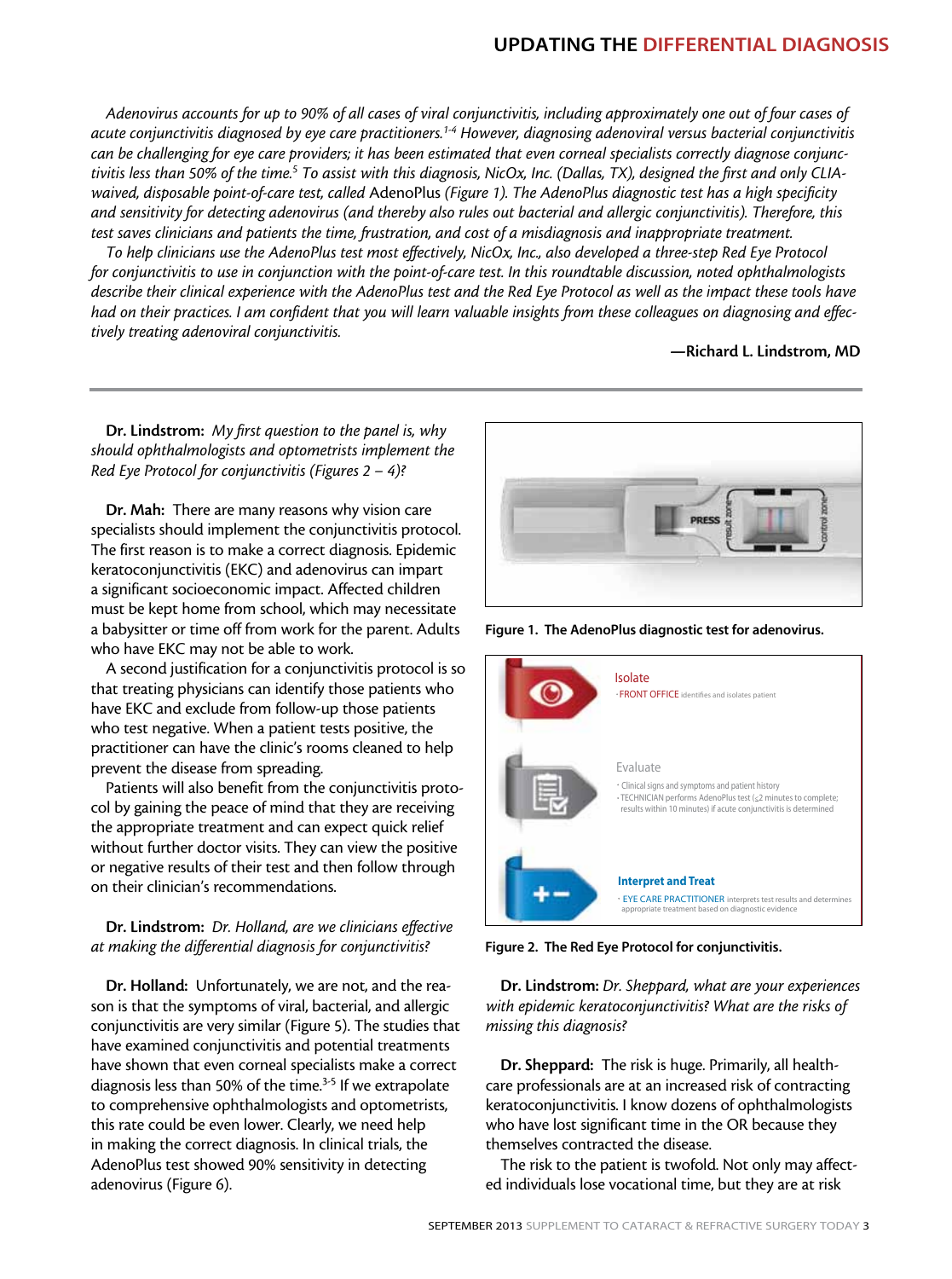





Figure 4. Part 3 of the Red Eye Protocol: how to proceed with the diagnostic evidence from the AdenoPlus test.

of transmitting the infection to relatives and children as well. Thus, the pyramid of an epidemic is almost always triggered out of an eye care clinic, and it creates an exponential expense to individuals and the greater society in missed days of work and school. It is very difficult to block such an epidemic and repair the reputation of the practice where it originated.

"Since we implemented it, our clinical days have been uneventful and easy. All of the staff members were eager to use the AdenoPlus test. The technicians love to be more engaged in patient care. I already consider the Red Eye Protocol and the AdenoPlus test best-in-class management for conunctivitis." —Dr. McDonald

#### IMPLEMENTATION INTO THE PRACTICE

Dr. Lindstrom: *In my clinic, we designate a significant responsibility of the first-line detection and testing of red eyes to ancillary personnel. Dr. McDonald, you have implemented the Red Eye Protocol at your practice. Has the staff embraced it?*

Dr. McDonald: Our staff at Ophthalmic Consultants of Long Island have absolutely embraced the new conjunctivitis protocol. Since we implemented it, our clinical days have been uneventful and easy. All of the staff members were eager to use the AdenoPlus test. The technicians love to be more engaged in patient care. I already consider the Red Eye Protocol and the AdenoPlus test best-in-class management for conunctivitis.

Dr. Lindstrom: *Dr. Rajpal, you have also implemented the Red Eye Protocol over the past few months. What has been your experience?*

Dr. Rajpal: Our experience has been extremely positive as well, similar to Dr. McDonald's. Since my partners and I educated our staff about the Red Eye Protocol for conjunctivitis, they have fully bought into the concept. Our technicians and support staff like the idea of being able to discuss the protocol with patients directly, and the patients have been quite impressed that we have a test we can perform to confirm or rule out a worrisome infection. So, the process has been beneficial for us, and it has not slowed down our patient flow.

Dr. O'Brien: A decision tree in which the physician is the last person who decides whether to test a patient for keratoconjunctivitis actually discourages testing by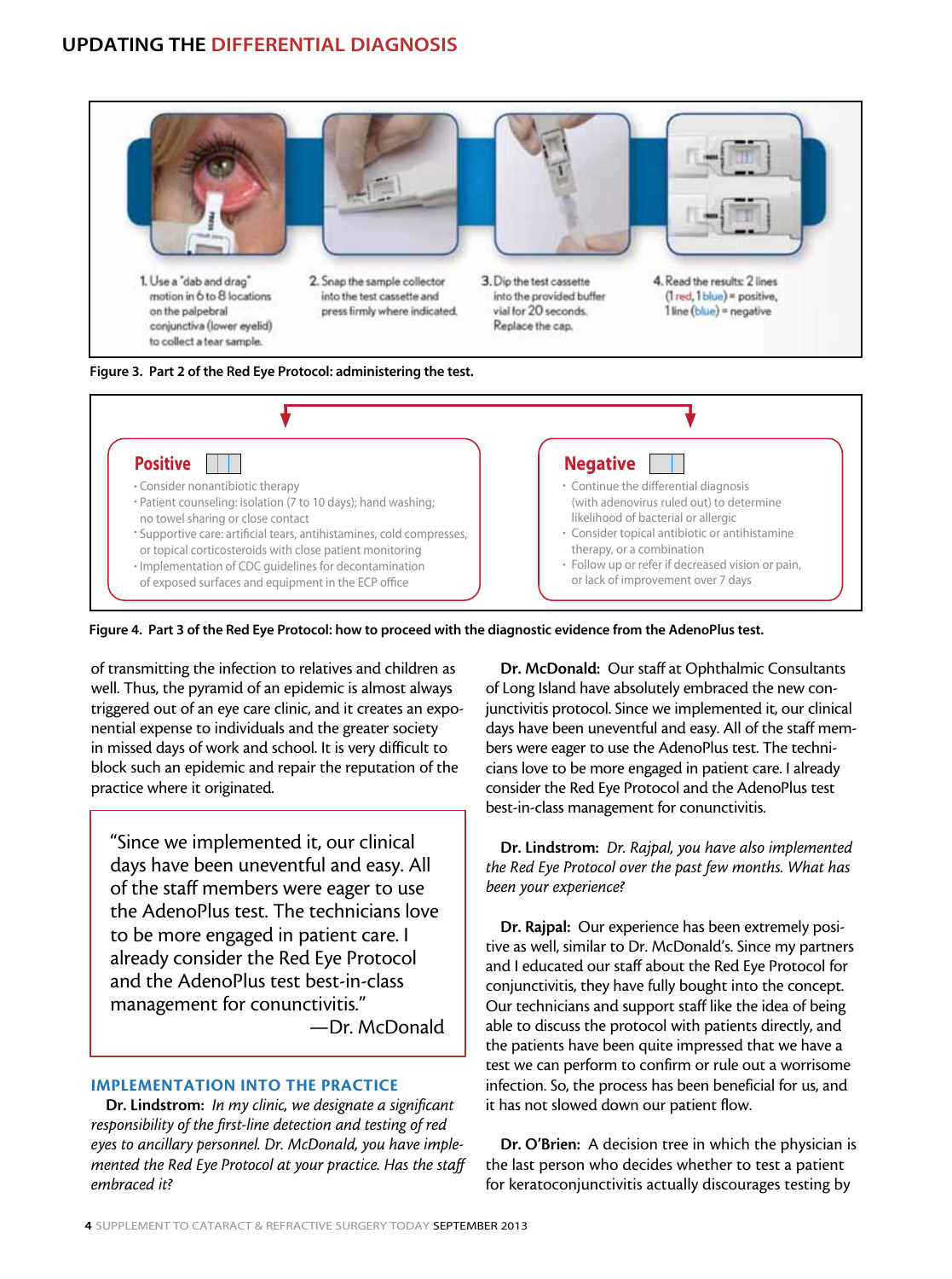

Figure 5. Viral, bacterial, and allergic conjunctivitis have overlapping signs and symptoms that make a differential diagnosis challenging for physicians. ([1] Fitch CP, Rapoza PA, Owens S, et al. Epidemiologyand diagnosis of acute conjuctivitis at an inner-city hospital. *Ophthalmology*. 1989;96:1215-1220. [2] Solomon AS. Symptoms of allergic conjunctvitis. *Arch Ophth*. 1985;103(7):891. [3] Kosrirukvongs P, Visitsunthorn N, Vichyanond P, et al. Allergic conjunctivitis. *Asian Pac H Allergy*. 2001;19:237-244.)

the entire staff. It kills the excitement, and thus kills the entire acute conjunctivitis protocol. Empowering the staff to use the AdenoPlus test on appropriate patients is ideal.

Thanks to years of inaccurate diagnoses and the inappropriate use of antimicrobial agents, we now have a global concern about the emergence and spread of microbial resistance. From a pharmacoeconomic standpoint, the cost of the unnecessary, inappropriate use of antibiotics in the United States is about a \$500,000,000 per year.<sup>4</sup> Furthermore, as healthcare reform evolves, indiscriminant antibiotic usage will see greater government regulation. Therefore, I think a diagnostic test for ocular infection that has high specificity and high sensitivity makes sense from the perspective of the global microbiosphere.

Dr. Kim: We have all talked about the importance of diagnosing keratoconjunctivitis correctly. EKC can be a severe disease. I think practitioners tend to think about it as pink eye with the watery, itchy symptoms, but these cases can progress. Some people get infiltrates in the cornea, corneal scarring, decreased vision, and conjunctiva membrane formation and scarring. So, it is not necessarily a benign disease. For this reason, I think one of the benefits of diagnosing EKC early is to establish a protocol that the patient can follow and that we can follow-up to hopefully prevent this condition from progressing and causing permanent damage to the vision and the corneal structures.

#### THE RED EYE PROTOCOL FOR CONJUNCTIVITIS

Dr. Lindstrom: *Let us describe the Red Eye Protocol for conjunctivitis and how one goes about implementing it into clinical practice.* 

Dr. Shamie: The entire clinic must buy into the protocol in order for it to be successful. There must be consensus about what conjunctivitis is and what the presenting symptoms include.

When the patient arrives in the office and begins undergoing assessment, the front-office staff member should identify him or her as either a red-eye patient or a pink-eye patient. Then, they should isolate the individual in the waiting room and attempt to bring him or her back for further assessment immediately, rather than expose other patients and staff to the infection.

An ideal scenario would be to have a red-eye room, an examination room that is isolated from the others. When the technician identifies a red eye, he or she could take the patient to that room for initial questioning and preliminary history points if he or she suspects acute conjunctivitis. Directly after making the assessment, the technician should perform a diagnostic test with the AdenoPlus point-of-care test, which takes about 2 minutes to perform and gives results in 10 minutes. When the doctor sees the patient, he or she already has a positive or negative AdenoPlus test for verification. Thus, this protocol helps with the flow of patients' assessment and treatment for adenoviral conjunctivitis.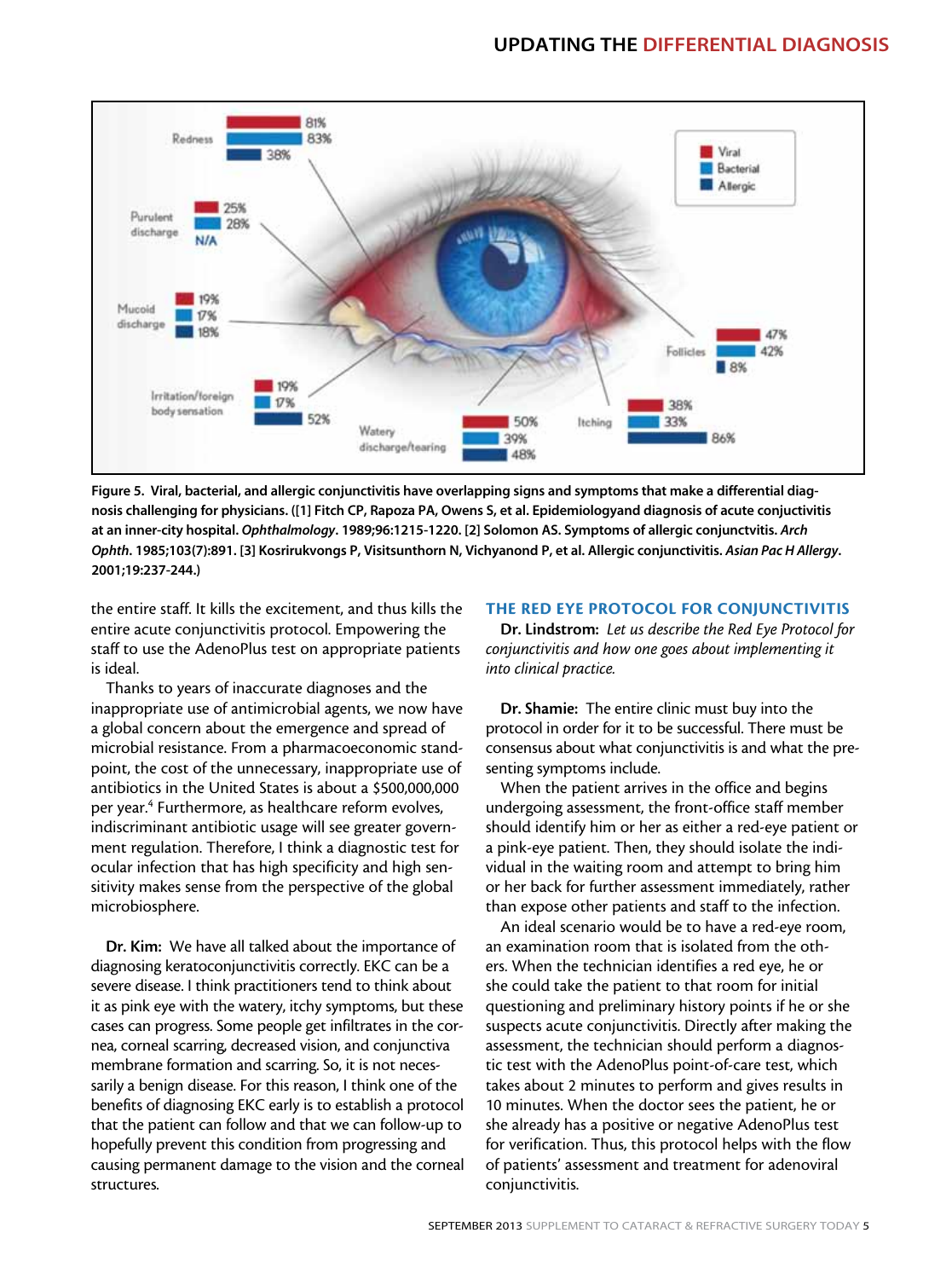| $N = 128$                           |  | <b>Cell Culture</b>               |    |
|-------------------------------------|--|-----------------------------------|----|
|                                     |  |                                   |    |
| <b>AdenoPlus</b>                    |  | 28                                | 4  |
|                                     |  | 3                                 | 93 |
| <b>Sensitivity</b>                  |  | 90% (28/31)<br>95% CI [74.2-98.0] |    |
| <b>Specificity</b>                  |  | 96% (93/97)<br>95% CI [89.8-98.9] |    |
| <b>Negative Predictive</b><br>Value |  | 97% (93/96)<br>95% CI [91.1-99.3] |    |
| <b>Positive Predictive</b><br>Value |  | 88% (28/32)<br>95% CI [71.0-96.5] |    |

Figure 6. AdenoPlus was evaluated in a prospective, multicenter, mass sequential clinical trial performed at eight clinical centers (both private and academic ophthalmology practices). The study enrolled 128 patients who presented with a clinical diagnosis of acute viral conjunctivitis; 31 patients were confirmed positive for adenovirus by cell culture. Twenty-eight of the 31 subjects showed a 90% sensitivity on the AdenoPlus test. The specificity was 96% (93 out of 97). Of the four presumed false-positives, however, at least two were determined to be positive by polymerase chain reaction (PCR) testing, which raised the specificity of the AdenoPlus test to approximately 98%.

#### THE AdenoPlus TEST

Dr. Lindstrom: *Dr. Pepose, how does AdenoPlus work?* 

Dr. Pepose: The AdenoPlus testing strip utilizes an immunoassay to detect adenovius antigens. It recognizes the hexon protein that is common to all of the adenovirus serotypes. Although different serotypes of adenovirus are involved in various epidemics and locations worldwide, the hexon protein identifies them all.<sup>6</sup>

The AdenoPlus test uses a proprietary microfiltration system to detect the hexon viral protein. After the sample is collected from the inferior palpebral conjunctiva, the sample collector is snapped into the test cassette and then dipped into a buffer solution. If viral antigens are present, the buffer solution creates a red immunoprecipitation line. This line is very easy to read and leaves no room for misinterpretation. The test has demonstrated 90% sensitivity and 96% specificity versus culture results; these may be even higher compared to polymerase chain reaction (PCR). The ease of use of the AdenoPlus test is superb for both physicians and patients—it can be done right in the office, where we can counsel the patient if there is a positive diagnosis.

Dr. Trattler: I think the simplicity of this test is what makes it so useful in clinical practice. Even technicians are qualified to administer this test to patients and achieve a reliable result.

Dr. Luchs: I find it meaningful to be able to show the results of the AdenoPlus test to patients. A single blue line is a negative reading, and two lines, red and blue, is a positive reading. Having a visual representation really hits home with patients—they do not question the diagnosis, and then they buy into the entire treatment program. This test really makes the care and treatment of affected patients a lot smoother.

Dr. Mah: This latest generation of the AdenoPlus test is much easier than the original version. My team and I conducted some studies on the first generation of the test, and this new generation of the test is much easier to read.

#### MANAGING PATIENTS WHO TEST POSITIVE FOR ADENOVIRUS

Dr. Lindstrom: *How do we manage patients who test positive for adenovirus with AdenoPlus—particularly those individuals who are not showing severe effects?*

Dr. Parekh: Education is the key. We must educate the patient, his or her family, and any other close contacts about the risk of contagion. Therapeutically, we can teach the patient to use cool compresses, artificial tears, and other supportive strategies to help them endure the first several days of infection, especially while they are shedding virus. I am against using corticosteroids as an initial therapy because of these agents' propensity to prolong viral shedding. I tend to begin treatment with conservative therapies and then add additional medications 5 to 7 days later as needed.

Dr. Lindstrom: *Dr. Sheppard, what is your recommendation to patients about returning to work or school after they leave your office?*

Dr. Sheppard: Before antiviral therapies were available, we were obliged to calculate the initial day of viral shedding using the onset of symptoms minus 5 days. We would then treat patients for the 7 days that they were actively infectious and advise them to not transmit the infection through fomites or any type of personal contact, particularly if they worked in a healthcare environment.

Recently, some evidence has emerged that topical antivirals can significantly reduce viral shedding.<sup>2,7-9</sup> This is an off-label indication, but in the absence of antiviral therapy, we are committed to keeping infected patients away from other individuals for 7 full days—a prescription that can strongly impact the patient's professional life and/or family life.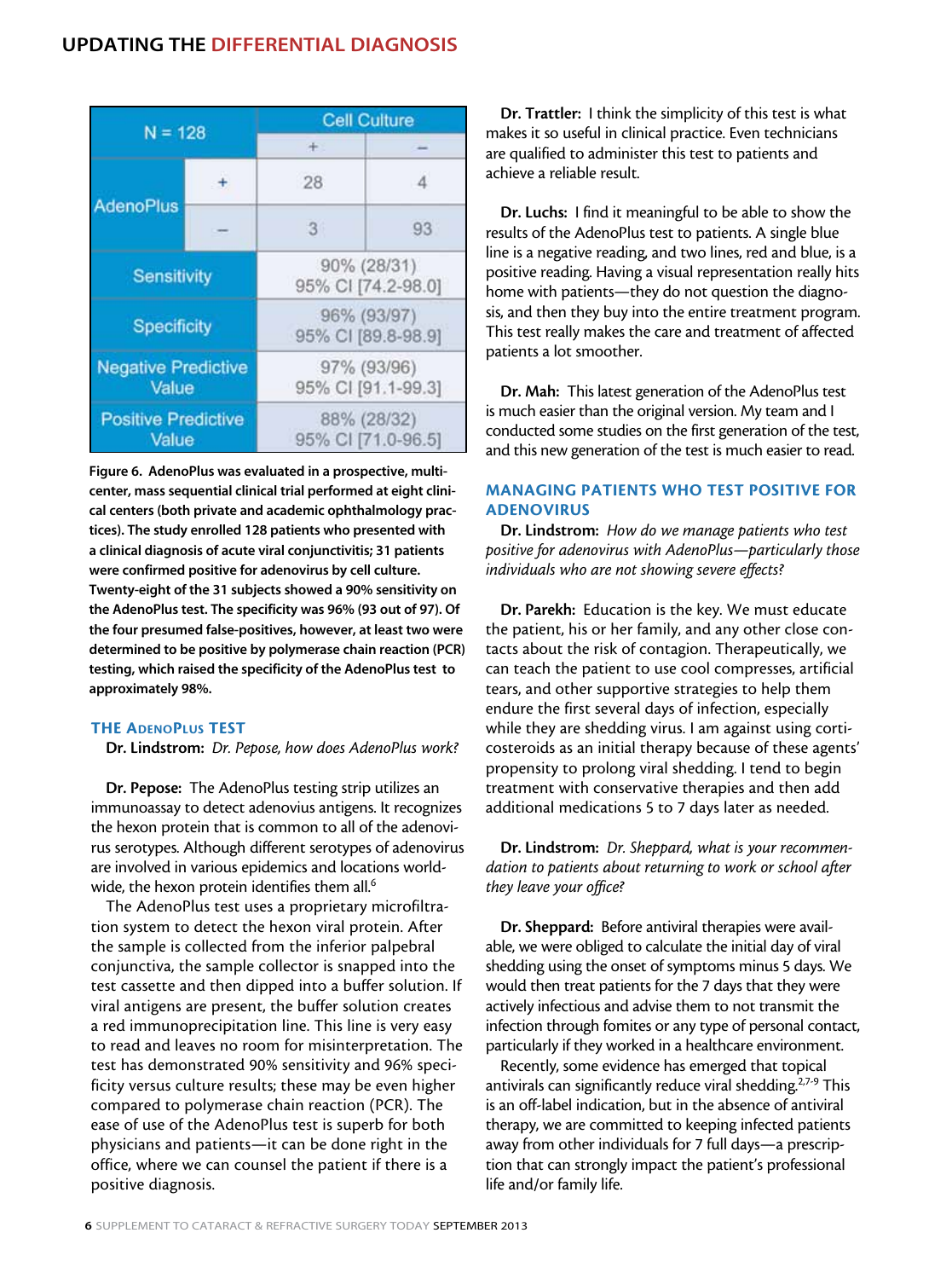Dr. Lindstrom: *Dr. Donnenfeld, you have advocated for antiviral medications in the past. What are your thoughts?* 

Dr. Donnenfeld: My partners and I have been interested in antiviral therapy for adenoviral conjunctivitis for a long time. In Dr. Mah's previous practice at the University of Pittsburgh, Jerry Gordon, MD, was considered one of the world's leaders in this therapy. Today, there is no approved antiviral medication for EKC, but there is strong in vitro evidence that ganciclovir acts against adenovirus. Clinical studies presented by Dr. McDonald this year<sup>7</sup> and by Tabarra in 2001<sup>2</sup> showed patients had significantly faster resolution of their disease with ganciclovir as well as fewer subepithelial infiltrates. The ongoing study that Dr. Pepose is sharing is examining that very issue; perhaps he can address it.

Personally, I feel that there is sufficient evidence that the off-label use of ganciclovir can reduce the duration of shedding associated with adenovirus and the incidence of subepithelial infiltrates. I put into practice the therapies I think are best for patients.

I always ask myself, if this were my eye, would I want to have a therapy? The answer is yes. Now, with AdenoPlus' accurate diagnosis of adenovirus, including the EKC-causing serotypes, I feel more empowered than ever to treat these patients. I always tell my patients that my use of ganciclovir is off label, and I have them sign an informed consent, but it has become the standard of care at my practice. I prescribe ganciclovir drops five times per day for 1 week followed by three times per day for 1 week. If the patient only has one eye involved, I treat the other eye three times per day, and I prescribe the same for very close family members. If I were diagnosed with EKC, I would treat my family three times a day for 2 weeks with ganciclovir during the duration of shedding to reduce the risk of an outbreak. Although this drug does not yet have good clinical trials behind it, I believe it is a do-noharm therapy that has the potential to greatly improve EKC sufferers' quality of life.

Dr. Rajpal: I think this discussion about therapeutic strategies for EKC exemplifies exactly how important accurate testing of the disease is. As mentioned previously, we are very poor at diagnosing adenoviral conjunctivitis without this test—potentially; we could be treating half of our patients unnecessarily. I think it is important to understand that a negative test is very helpful to us in preventing the inappropriate treatment of patients.

Dr. Pepose: I concur. In the cidofovir trial in which many of us were involved (Bausch + Lomb; data on file), only 27% (49 of 181 study eyes) diagnosed clinically as having adenovirus conjunctivitis had positive viral cultures or polymerase chain reactions. Although all the individuals who made the diagnoses were corneal

"We are very poor at diagnosing adenoviral conjunctivitis without this [AdenoPlus] test—potentially; we could be treating half of our patients unnecessarily. I think it is important to understand that a negative test is very helpful to us in preventing the inappropriate treatment of patients."

—Dr. Rajpal

specialists, we were wrong three out of four times. Some of these patients were culture-positive for herpes, some for Chlamydia, and some had bacterial infections. This example goes to prove that we cannot make a confident diagnosis just by looking at symptoms; we really need a definitive test.

Dr. Parekh: I think that changing insurance guidelines will place more emphasis on looking at outcomes and managing our risk up front of making an incorrect diagnosis. As Dr. O'Brien described, the frivolous use of antibiotics is not only a socioeconomic problem, but eventually, it may prevent us from getting reimbursed for necessary follow-up visits for the same patient. Therefore, making the correct diagnosis on day zero is incredibly important to our bottom lines. Moreover, attaching the correct treatment algorithm to the patient's actual disease I think is incredibly cutting edge.

Dr. Sheppard: Speaking to the inability of highly qualified ophthalmologists to make a proper clinical diagnosis, I have personally treated several dozen ophthalmologists who contracted EKC. These individuals have immediate access to samples, but they do not really know the cause of their conjunctivitis.

There is distinct evidence from articles published by Proctor Foundation faculty<sup>8,9</sup> that viral shedding occurs during the prodrome and for 7 to 14 days following the onset of symptoms. Furthermore, initiating therapy with topical steroid or anti-inflammatory medications during the initial course of infection, encompassing the viral shedding phase, can actually prolong and intensify the clinical course of corneal infiltration.<sup>10-12</sup> Thus, this prolongation of early active viral replication gives the infection the highest likelihood of debilitating the ophthalmic surgeon or any other prematurely treated patient. So, I caution practitioners to not self-treat before using this AdenoPlus tool to self-diagnose. I prefer to treat such infections initially with a topical antiviral during active viral replication, followed thereafter by a topical steroid, but only if significant inflammatory corneal or conjunctival complications have arisen.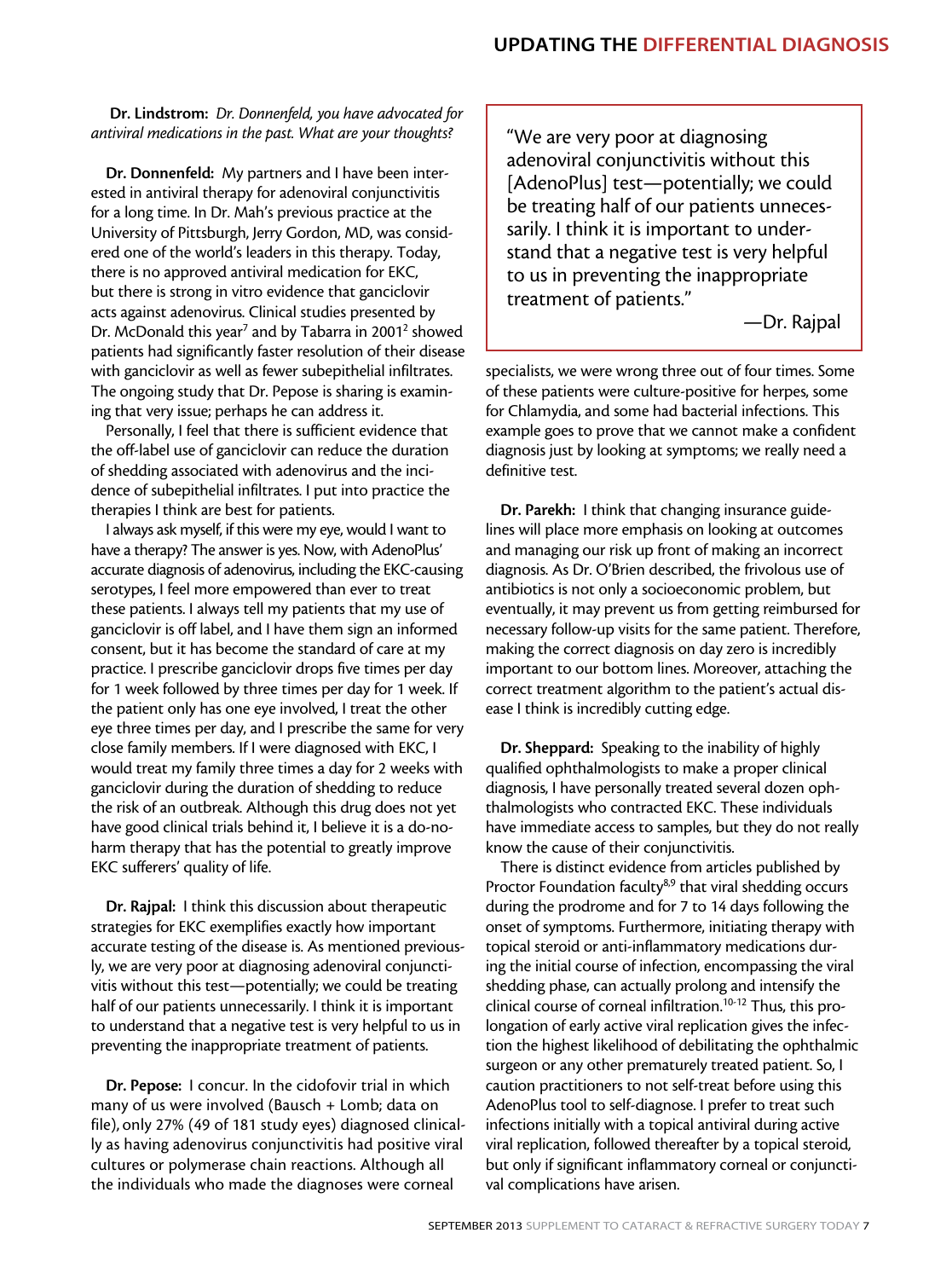Dr. Holland: I think another comment on treatment is what not to do. We do not want to treat patients who have viral conjunctivitis with antibiotics. There is enormous pressure on us as clinicians to provide relief when we have a patient in the office with a red eye who wants to leave with an antibiotic drop, especially if it's a parent with a child. If we had a conclusive test, however, such as the AdenoPlus test that would tell us definitively that the infection is viral conjunctivitis, I think it would really change the way we practice. It would give clinicians more evidence to resist that pressure to use a topical antibiotic in a patient with viral conjunctivitis.

Dr. Luchs: For these patients, we could use an antiviral instead. All of us panelists here are giving antivirals to our EKC patients instead of an antibiotic.

Dr. Lindstrom: *Dr. O'Brien, if you get a negative reading on the AdenoPlus test, how confident are you that the infection is not viral conjunctivitis, and then what is on the top of your differential as the alternatives?*

Dr. O'Brien: Because of its high sensitivity and specificity, a negative AdenoPlus test provides a high level of confidence that you are not dealing with adenovirus. You still have to worry about herpes simplex viruses, as Dr. Pepose mentioned, which certainly could be exacerbated by the use of corticosteroids early in the treatment course.

Chlamydia is a condition that is sexually transmitted; it may mimic adenoviral conjunctivitis, so that has to be considered. Also, some forms of nonvirulent bacterial conjunctivitis may also mimic the viral conjunctivitis. I think, however, that a negative AdenoPlus test certainly gives us a high confidence that the infection is not adenovirus.

Dr. Lindstrom: *Do you sometimes see patients in this category who ultimately have allergic conjunctivitis?*

Dr. O'Brien: Yes, some turn out to be allergic conjunctivitis, or even exacerbations of dry eye or blepharitis.

Dr. Lindstrom: *In the study you are conducting, Dr. Pepose, were any of the false-negative readings determined to be in the allergic conjunctivitis category?* 

Dr. Pepose: Yes, a number of patients presented with overlapping symptoms that turned out to be adenovirus negative, and many of them were confirmed as allergic conjunctivitis or other etiologies.

#### EXPERIENCE AND SUCCESS STORIES

Dr. Lindstrom: *What success stories or pearls have you panelists observed since implementing the Red Eye Protocol for conjunctivitis and AdenoPlus into your practice? Any surprises that you didn't expect?* 

"There have been several surprise positive readings that I did not expect. Which is exactly why we use the test! Our staff is very excited to be empowered to test patients, and the patients are impressed with the technology." —Dr. McDonald

Dr. McDonald: The AdenoPlus test was very easy to implement into our practice. In the beginning, the technicians were a little tentative about using the test on appropriate patients. They gained confidence in their abilities quickly, however, and so far, they have never used it on a patient whose presentation didn't warrant the test. Our practice is large—we have approximately 30 doctors and 380 employees—and to my knowledge, not once has a technician performed the test on an acute corneal ulcer or an eye with severe uveitis, or some other grossly inappropriate situation.

Yes, there have been several surprise positive readings that I did not expect. Which is exactly why we use the test! Our staff is very excited to be empowered to test patients, and the patients are impressed with the technology. They comment that they have never before seen such a test, and that the physician who referred them did not have it. Furthermore, they respect a positive test reading, and accept that they cannot walk out with a prescription for an antibiotic. There's no argument.

Dr. Linstrom: *Those of you who have been using the AdenoPlus test routinely, do you have any pearls for new adopters?*

Dr. O'Brien: I find the test helpful with the delicate issues Dr. Sheppard alluded to. The ability of patients to supply their employers with a positive test result from their physician helps them secure the necessary furlough and time off from work. In that way, the AdenoPlus test helps keep infected individuals away from environments where they can transmit the disease to others.

Dr. Donnenfeld: There were several patients who, I was absolutely convinced, had adenovirus, but their tests turned out to be negative. Before I had diagnostic evidence, I would have instructed them to stay home from work for a week. Thus, it is just as important to have diagnostic evidence of a negative test to prevent unnecessary cost to the individual as well as to society in the form of missed work days. Furthermore, I was able to change my treatment protocol in light of the negative diagnostic information.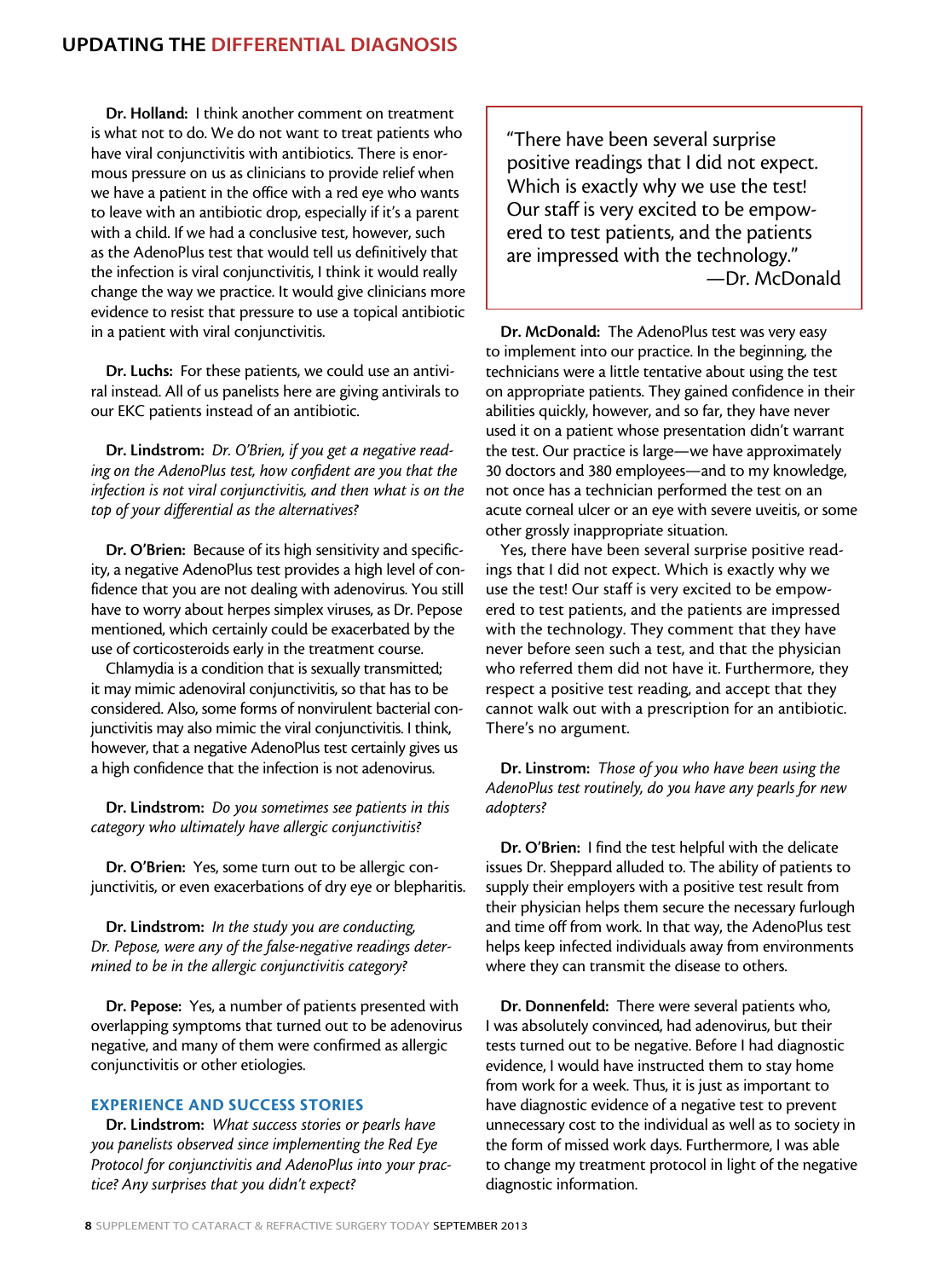# UPDATING THE DIFFERENTIAL DIAGNOSIS

#### Reimbursement

- AdenoPlus is a CLIA waived test, so it is reimbursable under Medicare and other third-party payers
- · The CMS national limit allowable rate is \$16.99
- AdenoPlus utilizes the CPT code and qualifier (87809 QW), which needs to be included on the claim
- The CLIA number for the practice needs to be included as well
- Appropriate ICD 9 code should be used

Figure 7. Reimbursement details for the AdenoPlus test.

Dr. Sheppard: I have treated similar patients with very acute membranous conjunctivitis that I was convinced was either adenovirus or streptococcal or Haemophilus. With a negative test reading, I can aggressively pursue steroidal therapy to avoid conjunctival cicatization, loss of lacrimal ductal function, and the various issues of comfort that come with early steroid therapy. I am comfortable with these side effects when treating an acute bacterial conjunctivitis, but I am not comfortable with them in an adenovirus situation.

Dr. Lindstrom: *How do you clinicians anticipate the AdenoPlus test being adopted? Do you think it will spawn other diagnostic tests? What does the ophthalmologist or optometrist have to do in regards to CLIA in order to be waived and able to perform these point-of-care tests?* 

Dr. Rajpal: Although I am no expert in this area, I believe the CLIA waiver process varies by state. For my partners and I, it was a relatively straightforward application process that we submitted to the State Department of Health with office information, location tax ID, et cetera. Then, we simply waited a few weeks for the approval to come through. It was not a complicated or difficult process, just a little time consuming. I believe the company marketing the AdenoPlus test will help offices that are not CLIA-waived to get started,

Dr. Luchs: My staff and I had the same experience, and we practice in New York. Fortunately, the NicOx team shepherds its customers through the process of submitting the paperwork for the CLIA waiver. We found the process seamless and effortless.

Dr. Lindstrom: *I believe there are a few states where ophthalmologists can obtain CLIA waivers, but optometrists cannot, so all practitioners need to look at their own local rules and regulations (Figure 7).*

Dr. Donnenfeld: Many practices have already crossed this hurdle with the use of TearLab's osmolarity test. The "Point-of-care tests will allow for evidence-based diagnoses that in turn will enable better treatment algorithms and more targeted therapies that will improve physicians' standards of care and make healthcare more cost effective. That is what is exciting about having these tests available in our practices." —Dr. Donnenfeld

same CLIA waivers apply to the AdenoPlus test, which makes it easy for practitioners who have already been through the process.

Dr. Lindstrom: *That is correct.* 

#### POINT-OF-CARE TESTING

Dr. Lindstrom: *Ophthalmologists have not had much experience with point-of-care tests. Now, we have TearLab's osmoloarity test and the AdenoPlus Test from Nicox, Inc., and several more are in the pipeline. Do we anticipate these types of tests to be a growing trend?*

Dr. O'Brien: Now that we have seen impressive clinical results regarding the sensitivity and specificity of the AdenoPlus test, I think we can expect to see more point-of-care technologies become available. We have already listed a number of valuable benefits of such a test: an accurate, confident diagnosis such that we can treat appropriately, and that we can also use to help prevent the spread of infection and to reduce unnecessary missed days of school or work.

Dr. Sheppard: I think these tests will expand logarithmically in our practices, just as we have seen with cholesterol screening. At first, that was a simple test; it was fractionated. Then, triglycerides and even lipoproteins were added, and now we have a much better way to target a person's cholesterol. Likewise, we ophthalmic practitioners now have much better ways to target against multiple etiologies and multiple subfractionations of a red-eye patient.

 That being said, I also think that as these tests become more widely accepted, we will see increased regulatory pressures—through monitoring of electronic medical records and pharmacoeconomics studies from our healthcare payers—to comply with what is perceived as a preferred practice pattern.

Dr. Donnenfeld: Point-of-care tests will allow for evidence-based diagnoses that in turn will enable better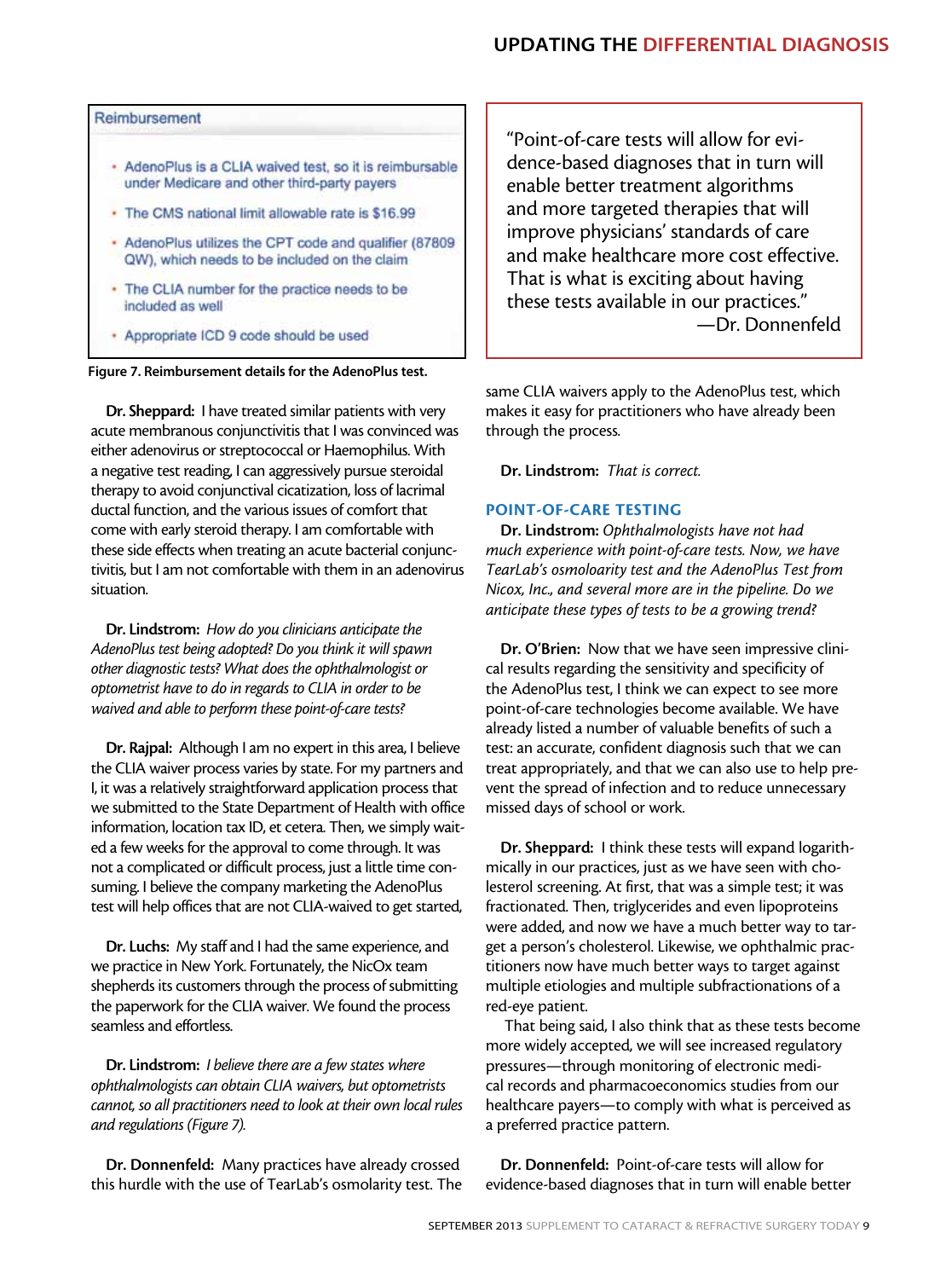treatment algorithms and more targeted therapies that will improve physicians' standards of care and make healthcare more cost effective. That is what is exciting about having these tests available in our practices.

Dr. Holland: I agree—point-of-care tests will expand. Our aging population is a huge issue. Medicare adds 10,000 subscribers per day, and we ophthalmologists will be overwhelmed with just the surgical eye diseases cataract, glaucoma, and the management of macular degeneration.

Many of us advocate the integrated eye care model: transferring primary and secondary eye care to optometrists. Having point-of-care tests such as AdenoPlus will improve the efficiency of this integrated eye care model.

Dr. McDonald: Point-of-care tests are evidence-based medicine at its best. I agree that eventually, physicians assistants or other practitioners will be making these diagnoses and writing the prescriptions, while we surgeons spend all our time in the OR addressing the epidemic of cataracts and macular degeneration. So, in the interest of serving the public need, I am in favor of taking some of the art out of medicine and replacing it with science-based protocols.

Moreover, I am always astonished at how quickly pathogenic resistance develops. Manufacturers spend billions of dollars to develop these drugs that have a lifespan of just a few years, as Dr. O'Brien explained earlier. I am waiting for the moment when R&D becomes too prohibitive, because I believe that prolonging the gap between new antibiotics will slow the development of microbial resistance.

Dr. Pepose: I think we have all been trained to practice evidence-based medicine, but what has been lacking are the in-office tools to deliver point-of-care testing with a rapid diagnosis. Now that we have this available, I think it will enhance our ability to practice high-quality ophthalmology.

Dr. Luchs: What I find really exciting is how these point-of-care tests will likely be developed over the next few years to detect other ocular-surface diseases. I predict we will see an expansion of these tests toward better diagnostic accuracy for ocular surface diseases that do not necessarily present with a red eye, such as dry eye syndrome or allergy. Where there is a significant source of diagnostic confusion for many ophthalmic technicians, having such point-of-care tests available as routine care for a majority of our patients will play a significant role in how we practice ophthalmology going forward.

Dr. Mah: I also agree that point-of-care testing is going to expand. One of the most difficult tasks for clinicians to perform is making a diagnosis. Having a reliable

"Many of us advocate the integrated eye care model: transferring primary and secondary eye care to optometrists. Having point-of-care tests such as AdenoPlus will improve the efficiency of this integrated eye care model."

—Dr. Holland

diagnosis will save a lot of clinical time for patients and practitioners alike.

Dr. Shamie: In any specialty, knowledge is power. In ophthalmology, a diagnostic test that gives accurate results can give clinicians power in the form of targeted treatments. As we all know, effective treatments make happy patients, which improves the reputation of and grows the practice.

The other point here is that point-of-care diagnostics encourages scientists and clinicians to develop consensus on diagnostic and treatment protocols. Without tools for us to work with, there is less motivation to develop consensus on these algorithms. I embrace any technology that helps us fine-tune how we assess and treat our patients.

Dr. Luchs: I agree. Point-of-care testing will enable us to perform better science, because we will be able to collect patient information on the diagnosis of ocular surface disease. That in turn will give us a better cohort of patients with which to perform studies and learn even more about these diseases.

Dr. Rajpal: I absolutely agree that point-of-care testing is part of the future of eye care. It is necessary. I think all of our colleagues in primary care, especially pediatrics, are already accustomed to these tests, and patients are accustomed to them as well. I think our patients already expect that we should be able to offer this type of testing to make a correct diagnosis and treatment plan.

Dr. Parekh: Our patients demand the best care. I think we have become good at being therapeutic ophthalmologists, but I believe we still lack in diagnostic ophthalmology. In terms of the ocular surface, for example, it has pretty much been slit-lamp examination up until now. As point-of-care tests expand, they will give adjuvant testing capabilities to make a better diagnosis.

Dr. O'Brien: I think that periodic, self-critical analysis, while sometimes humbling, is healthy. Over the past decade, first with dry eye, then blepharitis, and now acute conjunctivitis, we have seen that perhaps our fundamental understanding and ability to clinically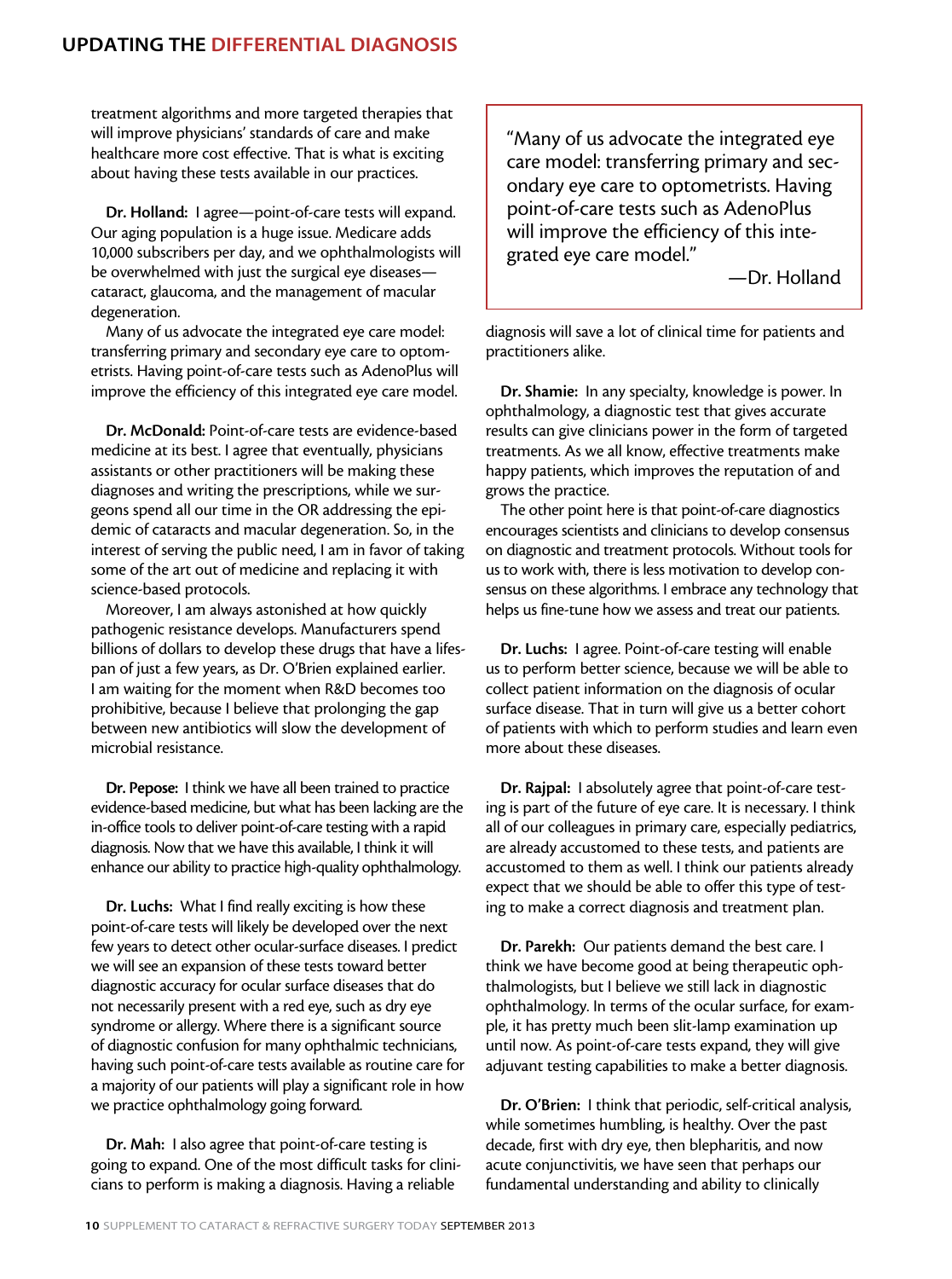# For more information about the AdenoPlus test or for help obtaining a CLIA waiver, call 855.my.Nicox

detect common conditions in order to diagnose them accurately is less astute than we previously believed. Therefore, I think having a point-of-care test with such high sensitivity and specificity for conjunctivitis will make some fundamental breakthroughs in our ability not only to help our patients, but to understand these conditions better such as to develop treatments that will ultimately be more efficacious for our patients and avoid inappropriate treatments that have global consequences.

Dr. Lindstrom: Thank you all for the outstanding discussion of the challenges and opportunities in diagnosing acute viral conjunctivitis. The NicOx AdenoPlus test, now available commercially, and the clinically useful Red Eye Protocol for Conjunctivitis will help clinicians more accurately diagnose and treat this important disease, allowing prompt and proper treatment and patient counseling. To me, this represents an important advancement in the diagnosis and management of ocular surface disease.  $\blacksquare$ 

8. Taylor JW, Chandler JW, Cooney MK. Conjunctivitis due to adenovirus type 19. *J Clin Microbiol.* 1978;8(2):209- 213.

10. Romanowski EG, Pless P, Yates KA, Gordon YJ. Topical cyclosporine A inhibits subepithelial immune infiltrates but also promotes viral shedding in experimental adenovirus models. *Cornea*. 2005;24:1:86-91.

11. Gordon YJ, Araullo-CruzT, Romanowski EG. The effects of topical nonsteroidal anti-inflammatory drugs on adenoviral replication. *Arch Ophthalmol.*1998;116:900-905.

12. Trousdale MD, Barlow WE, McGuigan LJB. Assessment of diclofenac on herpes keratitis in rabbit eyes. *Arch Ophthalmol*. 1989;107(11):1664-1666.

<sup>1.</sup> Infectious Agents Surveillance Report 1995;16:97-98

<sup>2.</sup> Tabbara KF. Ganciclovir effects in adenoviral keratoconjunctivitis. Poster B253. Association for Research in Vision and Ophthalmology annual meeting. Fort Lauderdale, FL; 2001.

<sup>3.</sup> Leibowitz HM, Pratt MV, Flagstad IJ, et al. Human conjunctivitis. *Arch Ophthalmol.* 1976;94:1747-1749. 4. Stenson S, Newman R, Fedukowicz H. Laboratory studies in acute conjunctivitis. *Arch Ophthalmol*.

<sup>1982;100:1275-1277.</sup>

<sup>5.</sup> O'Brien TP, Jeng BH, McDonald M, et al. Acute conjunctivitis: truth and misconceptions. *Curr Med Res Opin*. 2009; 25(8):1953-1961.

<sup>6.</sup> AdenoPlus product information. NicOx, Inc.; 2012.

<sup>7.</sup> McDonald MB. Topical ganciclovir for the treatment of herpes keratitis and epidemic keratoconjunctivitis. Paper presented at: The Hawaiian Eye Meeting 2013; January 19-25; Big Island.

<sup>9.</sup> Dawson CR, Hanna L, Wood TR, Despain R. Adenovirus type 8 keratoconjunctivitis in the United States. 3. Epidemiologic, clinical, and microbiologic features. *Am J Ophthalmol.* 1970;69(3):473-480.